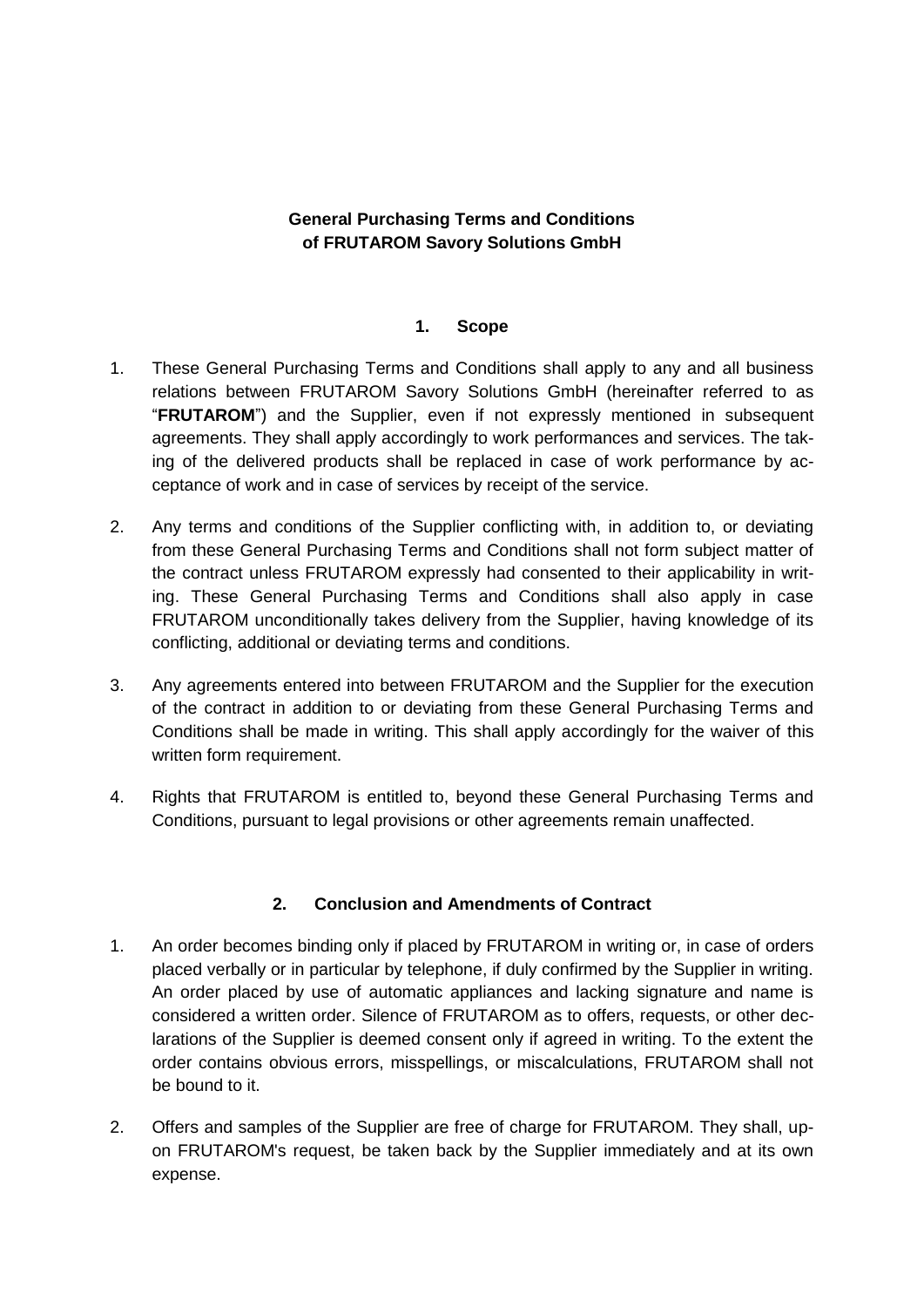- 3. Immediately, and at the latest one week, after receipt of an order the Supplier shall issue a written order confirmation expressly and bindingly stating the price and delivery date. Deviations of the order confirmation from the order are deemed agreed only if expressly confirmed by FRUTAROM in writing. This shall apply accordingly for subsequent contract amendments.
- 4. Order confirmations, advices of dispatch, waybills, bills of delivery, invoices, and other written communication of the Supplier shall contain the order data, in particular order number, order date and Supplier's number.
- 5. In case that, during the execution of a contract, deviations from the specification originally agreed turn out to be necessary or expedient, the Supplier shall inform FRUTAROM immediately and shall submit modification proposals. FRUTAROM will notify the Supplier if and how the latter must modify the original order. FRUTAROM shall be entitled to modify the order at any time, in particular with respect to the composition of the products. In such cases, the Supplier is granted a reasonable time period to modify the production as may be necessary. Should such modifications lead to differing costs incurred by the Supplier due to the execution of the contract, the Parties shall negotiate an appropriate adjustment of the agreed prices. Should no agreement regarding an adjustment of the agreed prices be reached within eight weeks after a written negotiation request, FRUTAROM is able to terminate the contract without notice.
- 6. Should the Supplier file a request for the opening of insolvency or comparable proceedings against its own assets, or the request for the opening of insolvency or comparable proceedings against the Supplier's assets filed by a third party be denied for lack of assets, FRUTAROM may rescind the Contract in whole or in part.

# **3. Packaging, Dispatch, Delivery and Acquisition of Ownership**

- 1. The Supplier shall observe FRUTAROM's specifications regarding the dispatch of the products, in particular the then current transport, packaging, and delivery regulations. Delivery shall take place in packaging suitable for the type of products. In particular, the products shall be packaged in a manner to avoid transport damages. Packaging materials shall be used only to the amount necessary for this purpose. Environment-friendly and recyclable packaging materials may be used only. As compensation for the accruing disposal costs, the Supplier shall, at the end of each calendar quarter, pay a lump sum amounting to 0.3% of the net order value of this calendar quarter. The use of reusable packaging shall be permissible with FRUTAROM's prior written consent only. The Supplier must indicate on the packaging the scope of delivery, item and material numbers, order quantity and date of manufacture as well as the date of order, in particular the order number, order date and Supplier number.
- 2. The dispatch of the products shall be notified immediately. To the extent it is agreed that FRUTAROM assumes the freight charges, FRUTAROM is entitled to determine the freight forwarder and freight handling. FRUTAROM shall only bear the costs to the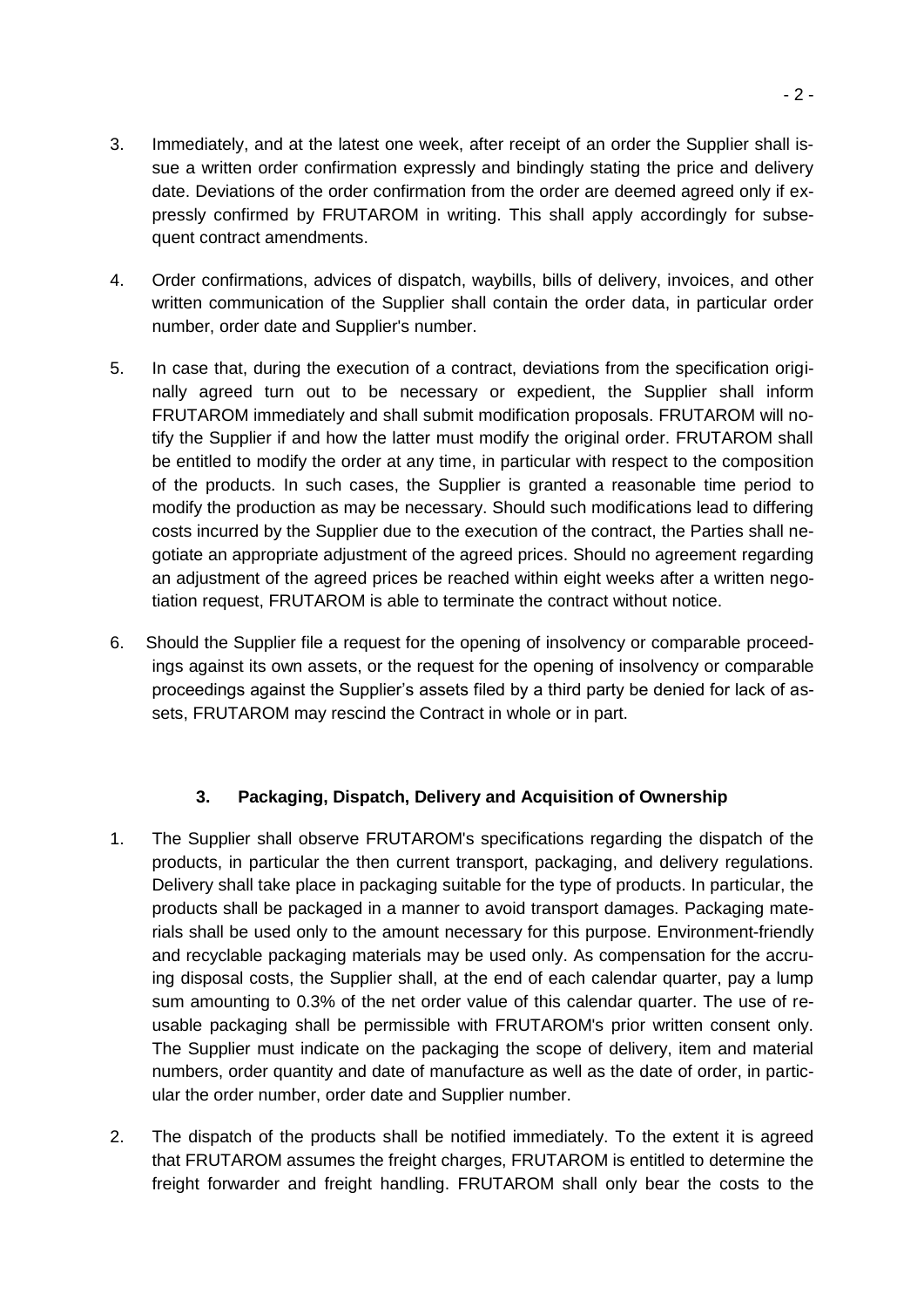amount of the most reasonably priced type of dispatch, even if faster transportation is necessary in order to meet the agreed delivery periods and dates. A bill of delivery with the scope of delivery, item and material numbers, delivery amount, date of manufacture and date of order and in particular the order number, order date and Supplier number must be attached to all deliveries made.

- 3. To the extent that a delivery not subject to turnover tax comes into consideration, the Supplier shall provide the necessary evidence to the extent it is responsible therefore. For deliveries within the European Union, the Supplier shall, without being asked and in writing, state its turnover tax identification number, provide evidence of its status as an entrepreneur, and assist in providing evidence of exportation by accounts or vouchers.
- 4. Deliveries can be made on working days and during normal business hours from Monday to Thursday from 7:30 hrs to 14:00 hrs and Fridays from 7:30 hrs to 11:00 hrs only. The Supplier shall indemnify FRUTAROM from and against any and all claims of third parties asserted by reason of delivery outside these hours unless the Supplier is not responsible for the delivery outside these normal business hours.
- 5. When delivering the products, the Supplier shall comply with the Ordinance on Hazardous Substances (*GefStoffV*); it shall in particular package and indicate the products accordingly and expressly state hazardous substances on the bill of delivery.
- 6. Ownership in the products shall be transferred to FRUTAROM directly and free from any encumbrances as soon as they are handed over. The Supplier warrants entitlement to resale and transfer of ownership of the products.

# **4. Delivery Period**

- 1. The delivery periods and dates stated in the order or otherwise agreed are binding. The delivery periods start from the order date. The products must have arrived at the delivery address stated by FRUTAROM within the delivery period or on the agreed delivery date.
- 2. In case it becomes clear to the Supplier that the delivery period cannot be met, it shall immediately inform FRUTAROM in writing, stating reasons therefore and the anticipated duration of delay.
- 3. In case of a delay in delivery and after expiration of a reasonable grace period set by FRUTAROM, FRUTAROM shall be entitled to rescind the contract regardless of fault of the Supplier. In case the Supplier is in delay, FRUTAROM shall be entitled to claim a contractual penalty to the amount of 0.5% of the net order value for each week of said delay or part thereof, however not exceeding 5% of the net order value; this shall not apply if the Supplier is not responsible for the delay in delivery. FRUTAROM must assert the contractual penalty together with the final payment at the latest. Cases of force majeure shall be excluded. Further claims of FRUTAROM shall remain unaffected.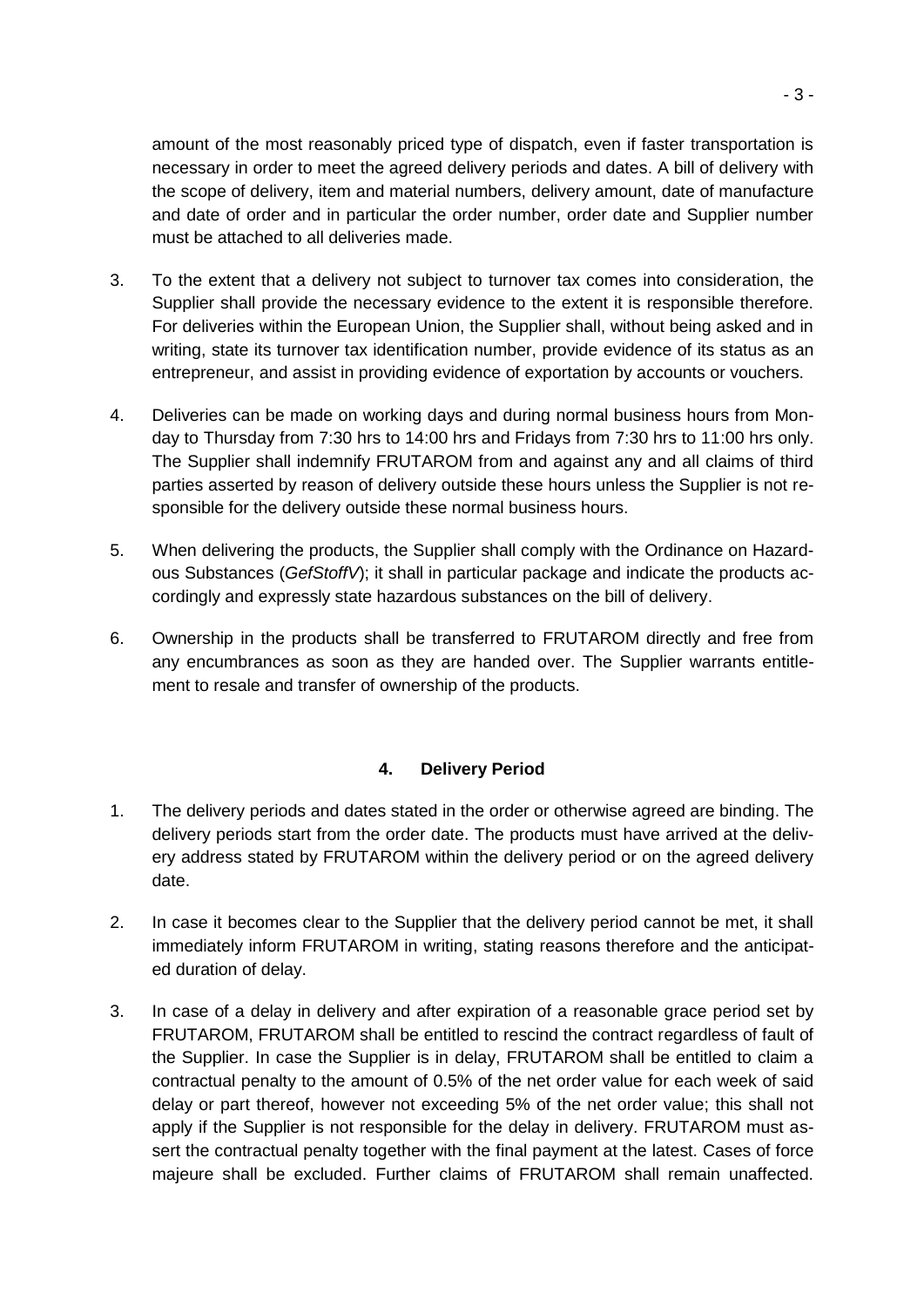FRUTAROM's claim for delivery will cease to apply when the Supplier pays damages in lieu of delivery upon FRUTAROM's request only. Taking of the delayed delivery shall not constitute waiver of damage claims or contractual penalty.

4. Delivery prior to the agreed delivery date shall be permissible with FRUTAROM's prior written consent only. FRUTAROM shall be entitled to store at the Supplier's expense or to return prematurely delivered products at its expense, unless the earliness is negligible.

### **5. Prices and Payment**

- 1. The price shown in the order shall be binding and shall apply "*free domicile*". Unless otherwise agreed in writing, the price shall in particular include costs for packaging, dispatch devices, and transport to the delivery address stated by FRUTAROM as well as customs duties and other public levies. Statutory value-added-tax is included in the price unless expressly stated as net price.
- 2. FRUTAROM shall be entitled to determine the type of packaging, the means of transport, the route of transport, and the transport insurance. The Supplier is obligated to effect transport insurance. The costs for such transport insurance shall be borne by the Supplier unless otherwise agreed.
- 3. FRUTAROM shall receive one single original of the Supplier's invoice. It must not be attached to the delivery, but must be sent separately. Invoices without order number, order date, or Supplier's number are deemed not received for lack of processability.
- 4. Payment shall be made after taking delivery of the products and receipt of the invoice within 14 days less a 3% discount, within 21 days less a 2% discount, or within 30 days net. Payment shall be made under reserve of invoice verification. FRUTAROM may of its own choice effect payment by check or bank transfer also. In case of faulty delivery, FRUTAROM shall insofar be entitled to withhold payment until proper performance without loss of rebates, cash discounts, or similar price deductions. The payment period shall commence upon complete removal of the defects. For premature deliveries, the payment period shall commence with the expiry of the delivery period or upon the agreed delivery date at the earliest. Insofar as the Supplier has to provide material samples, test records, documentation of quality, or other documents, the payment period shall commence upon taking delivery of the products only if the documents owed are handed over to FRUTAROM upon taking delivery of the products at the latest. In case of delay in payment, the Supplier may, taking into consideration the current interest rate level, claim default interest of 2 percentage points above the then respective base interest rate p.a. The Supplier shall be entitled to rescind the contract after expiration of a reasonable grace period that it has set FRUTAROM upon occurrence of the delay in payment, unless FRUTAROM is not responsible for the delay in payment. The Supplier is obligated to declare bindingly upon FRUTAROM's request within a reasona-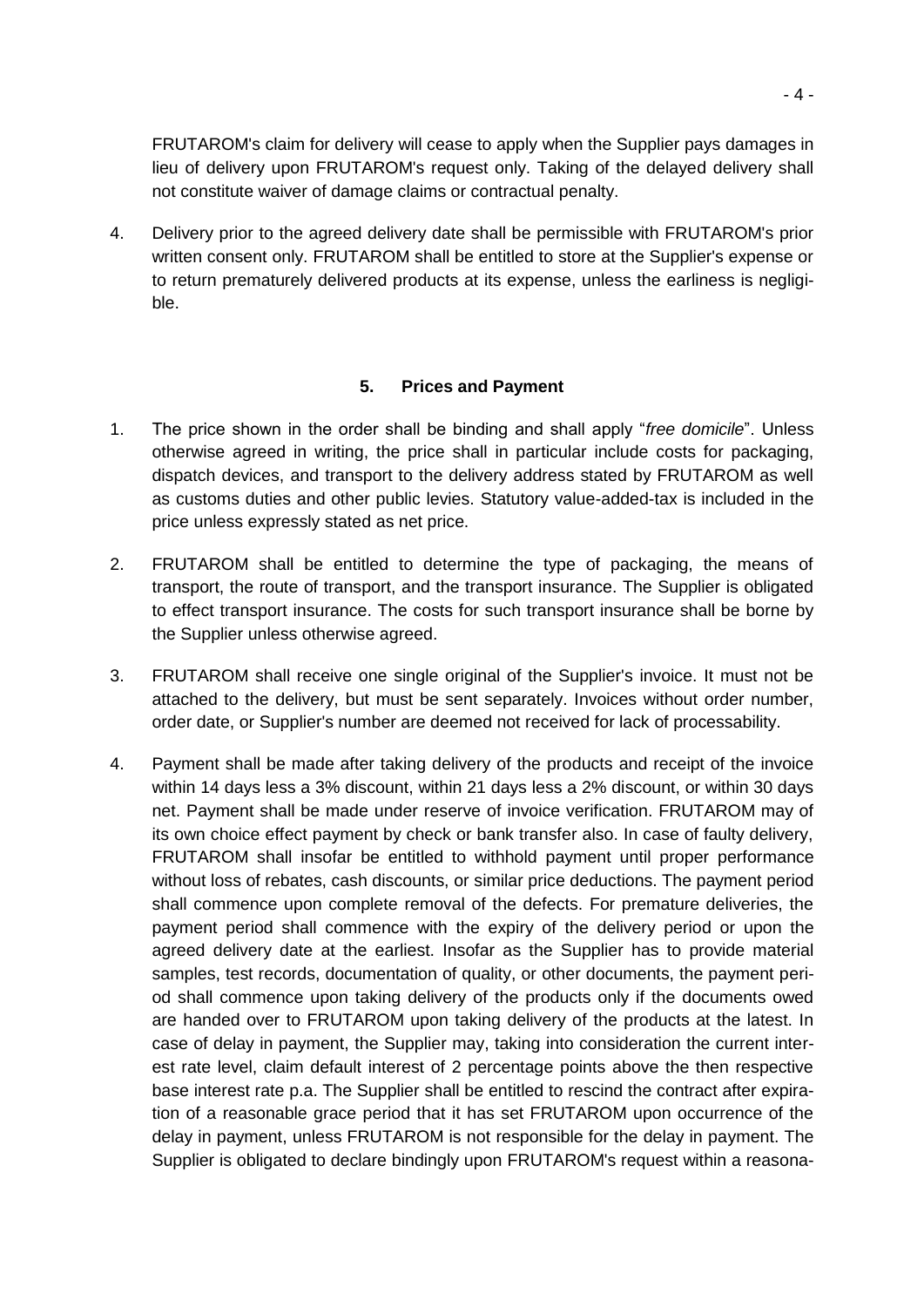ble grace period whether the Supplier, after expiration of the grace period due to the delay in payment, rescinds or adheres to the contract.

# **6. Passing of Risk**

- 1. The Supplier shall bear the risk of incidental destruction or incidental deterioration of the products up to their delivery to FRUTAROM.
- 2. In case the Supplier is obligated to install or assemble the products at FRUTAROM's site, the risk shall pass to FRUTAROM upon installation or assemble of the products only. This shall also apply in case FRUTAROM has assumed further obligations, such as transport costs.

# **7. Warranties, Claims based on Defects and Guarantees**

- 1. The Supplier warrants that the delivered products comply with applicable statutory provisions and the regulations and directives of public authorities, trade associations, and industrial unions. The Supplier shall indemnify FRUTAROM from and against any and all claims of third Parties asserted against FRUTAROM or its customers by reason of breach of such provisions. This shall not apply if the Supplier is not responsible for said breach of such provisions. FRUTAROM shall be informed immediately in writing if the Supplier has any reservations about the execution of an order as requested by FRUTAROM.
- 2. FRUTAROM shall notify the Supplier of apparent defects within two weeks after taking delivery of the products and of hidden defects within two weeks following their discovery. If a delivery consists of a multitude of equal products, FRUTAROM shall examine a reasonable amount only of the delivered products for defects. Insofar as the products should become unsaleable by reason of the examination, then a random sample of the delivered products shall be sufficient. If individual samples of a delivery are defective, FRUTAROM may at its own choice request the Supplier to single out the defective products or it may assert claims based on defects for the complete delivery. If, as a result of defects of the products, an examination exceeding the usual extent of the inspection of incoming products is necessary, the Supplier shall bear the costs of such examination. In case of delay or loss of the notification, the timely dispatch shall be sufficient.
- 3. To the extent the delivered products are not marketable or must be properly disposed by FRUTAROM due to defects and pursuant to applicable legal provisions, FRUTAROM shall be entitled to dispose of them at the Supplier's expense.
- 4. In case of defective products, FRUTAROM, notwithstanding statutory claims based on defects, shall be entitled to request, as subsequent performance at its own choice, re-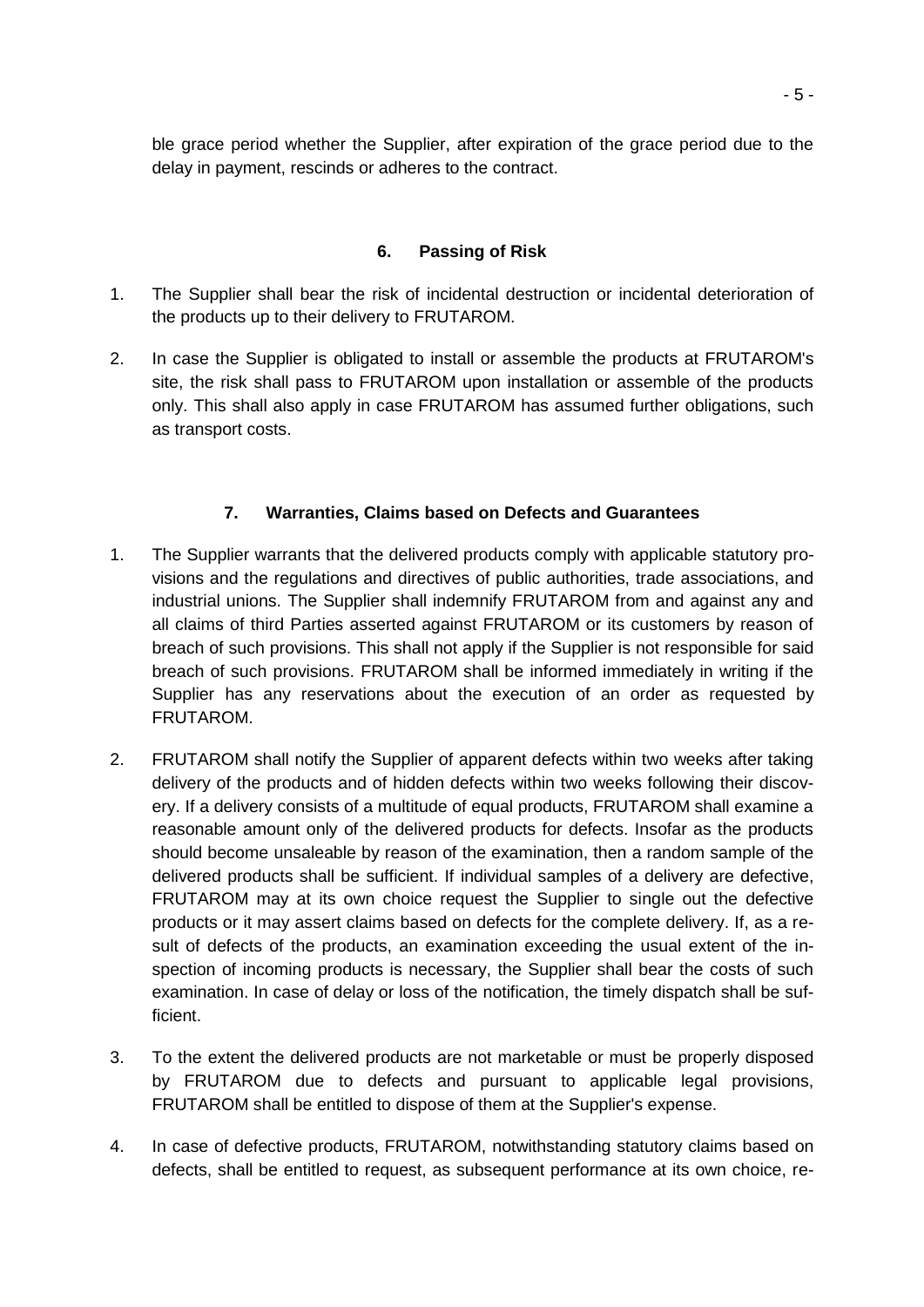medial of the defects or delivery of products free of defects by the Supplier. The Supplier shall bear the costs necessary for subsequent performance. This shall also apply if the products were redelivered in accordance with their intended use to any place other than the delivery address indicated by FRUTAROM. In case the Supplier fails to subsequently perform within a reasonable time period set by FRUTAROM, FRUTAROM may, at the Supplier's risk and expense, take the necessary measures itself or have the same taken by third Parties, unless the Supplier is not responsible for the failure of due performance within the grace period. The grace period is dispensable if the Supplier definitely and seriously refuses performance or if particular circumstances are at hand which, taking into account the mutual concerns, justify that the necessary measure is taken immediately. Particular circumstances in this case apply in particular in urgent cases in which subsequent performance by the Supplier would most likely not remedy the pending disadvantage of FRUTAROM. In this case FRUTAROM is entitled to undertake the necessary measures at the cost and risks of the Supplier also without the unsuccessful expiry of a reasonable grace period, provided that FRUTAROM notifies the Supplier thereof.

- 5. The taking delivery of the products as well as the processing, payment, and repeat order of products whose defects have not yet been discovered and notified shall neither constitute approval of the delivery nor waiver of claims based on defects by FRUTAROM.
- 6. FRUTAROM's limitations period for claims based on defects is 24 months, starting from the delivery of the products. Claims based on defects notified within the limitations period shall lapse at the earliest six months after filing of the notice. If FRUTAROM purchases the products for purposes of resale, the limitations period shall begin on the day on which the limitations period regarding the resale of the products begins, however at the latest twelve months after FRUTAROM has taken delivery of the products. This shall apply accordingly if FRUTAROM purchases the products for processing purposes. The foregoing shall not apply if FRUTAROM has maliciously concealed the defect.
- 7. Suppliers of products with spare parts are obligated to supply FRUTAROM with the required spare parts, accessories and tools for a time period of a further ten years following the expiry of the limitations period at the current prices plus an inflationary adjustment.
- 8. Any exceeding guarantees of the Supplier shall remain unaffected.

### **8. Product Liability**

1. The Supplier is obligated to indemnify FRUTAROM from and against any and all third Party claims asserted in Germany and abroad based on product liability unless it is, according to principles of product liability laws, not responsible for the defect and the damage incurred. Any exceeding claims of FRUTAROM shall remain unaffected.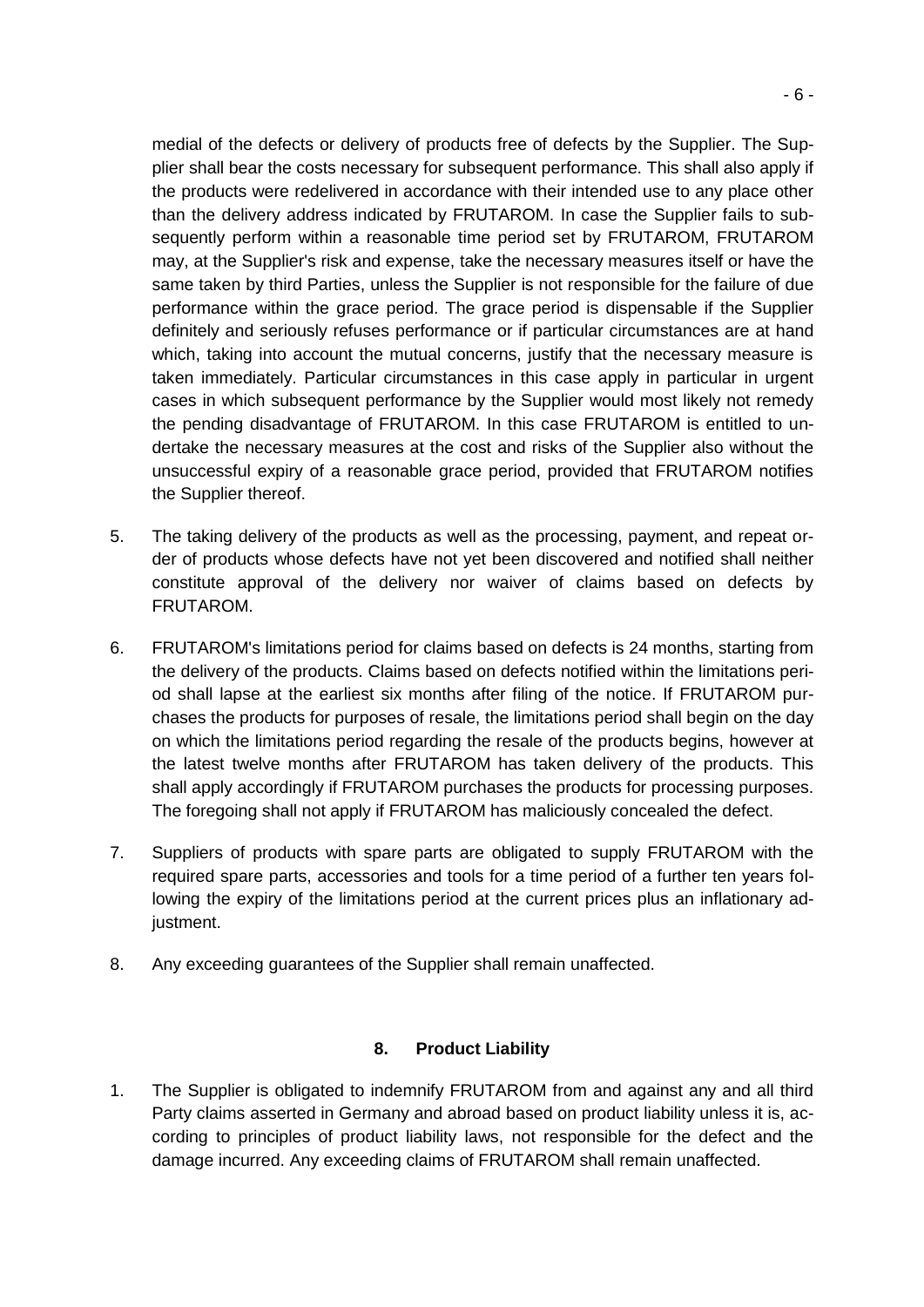- 2. Within the context of this obligation to indemnify, the Supplier shall reimburse FRUTAROM in particular such expenses incurred from or in connection with a warning, exchange, or recall action carried out by FRUTAROM. FRUTAROM will, to the extent possible and reasonable, inform the Supplier of the contents and scope of the measures to be taken and give it the opportunity to comment. The Supplier shall use its best efforts to support FRUTAROM in the measures to be taken and shall take all reasonable measures instructed by FRUTAROM.
- 3. The Supplier is obligated to effect and maintain a product liability insurance with coverage adequate for the products of at least  $\epsilon$  3 million per personal injury for each individual person and at least  $\epsilon$  5 million per damage to property. The Supplier assigns to FRUTAROM, with effect as from today, all claims in connection with the product liability insurance with any and all ancillary rights. FRUTAROM accepts such assignment with effect as from today. If the insurance agreement does not allow for such assignment, the Supplier herewith instructs the insurance company to make payments to FRUTAROM only. Any exceeding claims of FRUTAROM shall hereby remain unaffected. The Supplier shall upon request provide FRUTAROM with evidence of the conclusion and existence of the product liability insurance. The Supplier shall refrain from each act and omission that might endanger the insurance coverage.
- 4. In case the Supplier fails to duly meet its obligation under paragraph 3, FRUTAROM is entitled but not obligated to effect a product liability insurance at the Supplier's expense.

# **9. Property Rights of Third Parties**

- 1. The Supplier warrants that no patents, licenses, or other property rights or copyrights of third parties are infringed by the delivery and use of the products. This shall not apply insofar as products were developed by FRUTAROM.
- 2. To the extent a third party makes a claim based on the delivery and use of the products on FRUTAROM or its customers due to an infringement of such rights, the Supplier is obligated to indemnify FRUTAROM from and against such claims. Such duty to indemnify shall cover all expenses incurred by FRUTAROM in connection with the claim. In particular, FRUTAROM shall be entitled to obtain, at the Supplier's expense, approval from the third party to use the products. The duty to indemnify shall not apply if the Supplier is not responsible for the infringement of the third party's property rights.

# **10. Force Majeure**

1. In case FRUTAROM is hindered by force majeure from compliance with its contractual duties, in particular from taking delivery of the products, FRUTAROM shall, for the duration of the hindrance and a reasonable restart time, be released from its duty to per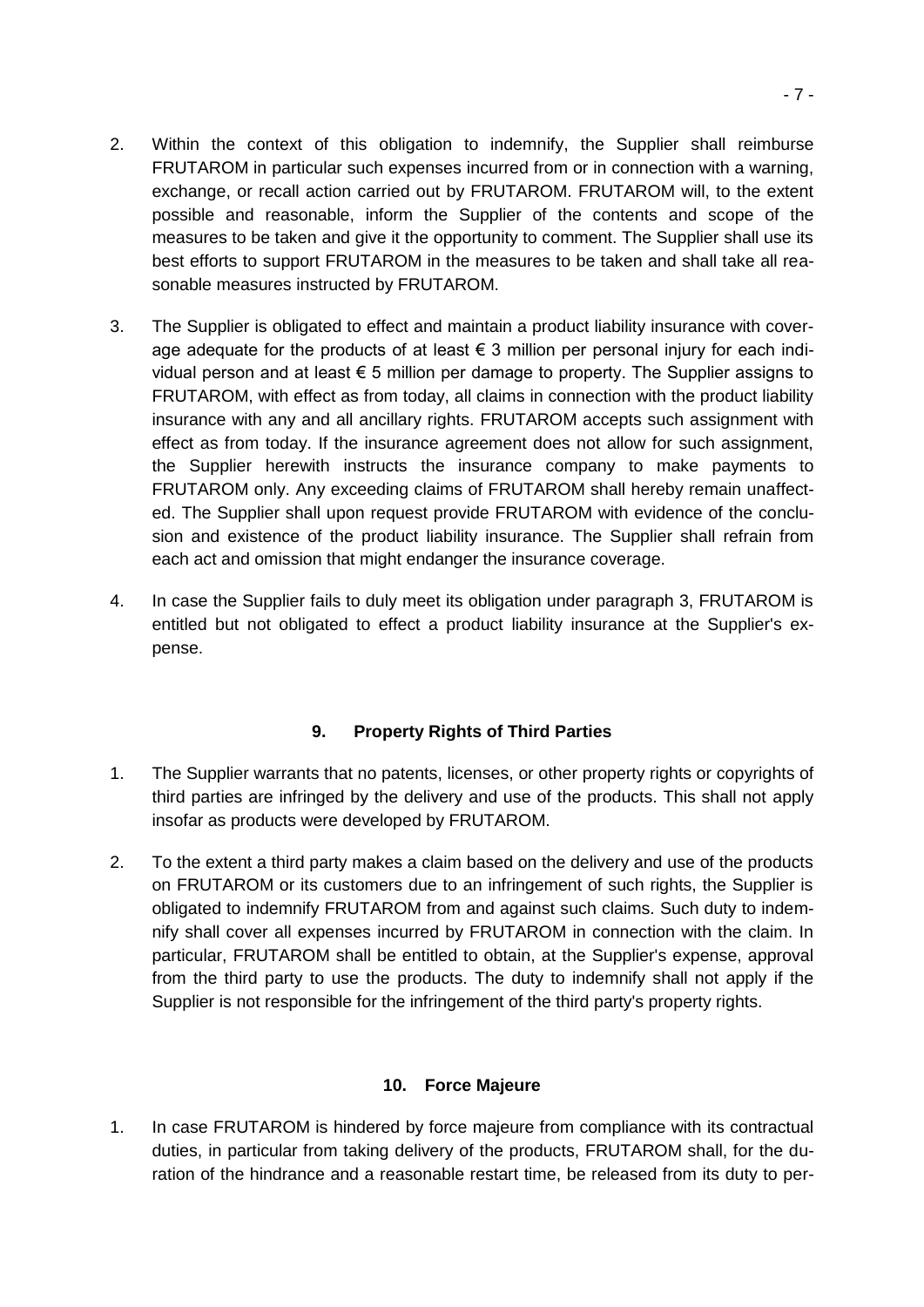form without being obligated to pay damages to the Supplier. The same shall apply if the fulfillment of FRUTAROM's obligations is unreasonably impeded or temporarily impossible due to unforeseeable circumstances beyond FRUTAROM's control, in particular due to strike, measures of public authorities, lack of energy, or material interruptions of operation. FRUTAROM may refuse to take delivery of the products if such circumstances constrain the sale of the products due to a decrease in demand. This shall also apply if such circumstances occur at a date on which FRUTAROM is in default of taking delivery.

2. FRUTAROM shall be entitled to rescind the contract if such hindrance continues for more than four months and the performance of the contract is, due to such hindrance, no longer of interest to FRUTAROM. Upon request of the Supplier, FRUTAROM will declare after expiration of the period whether it will exercise its right of rescission or take delivery of the goods within a reasonable period.

# **11. Liability of FRUTAROM**

- 1. FRUTAROM shall be fully liable for damages resulting from a breach of warranty or from harm to life, physical injury, or harm to health. The same shall apply in case of intent or gross negligence. For slight negligence, FRUTAROM shall be liable only to the extent material duties are breached, such duties resulting from the nature of the contract and being of essential importance for the attainment of the purpose of the contract. In case of breach of such duties and in case of default and impossibility of performance, FRUTAROM's liability shall be limited to damages that are typically expected to occur within the context of the contract. Statutory product liability shall remain unaffected.
- 2. Any preclusion or limitation of FRUTAROM's liability shall also apply for the personal liability of FRUTAROM's employees, staff members, representatives, and auxiliary persons.

### **12. Confidentiality**

- 1. The Parties are obligated, for an unlimited period, to keep confidential any and all information that become available to them and that are indicated confidential or are otherwise identifiable as business or trade secrets and, unless necessary for the business relationship, to neither record nor hand on nor exploit them.
- 2. The Parties will, by appropriate binding agreements to be concluded with the employees and agents acting on their behalf, ensure that such employees and agents, for an unlimited period, neither exploit nor hand on nor record such business and trade secrets for their own purposes.